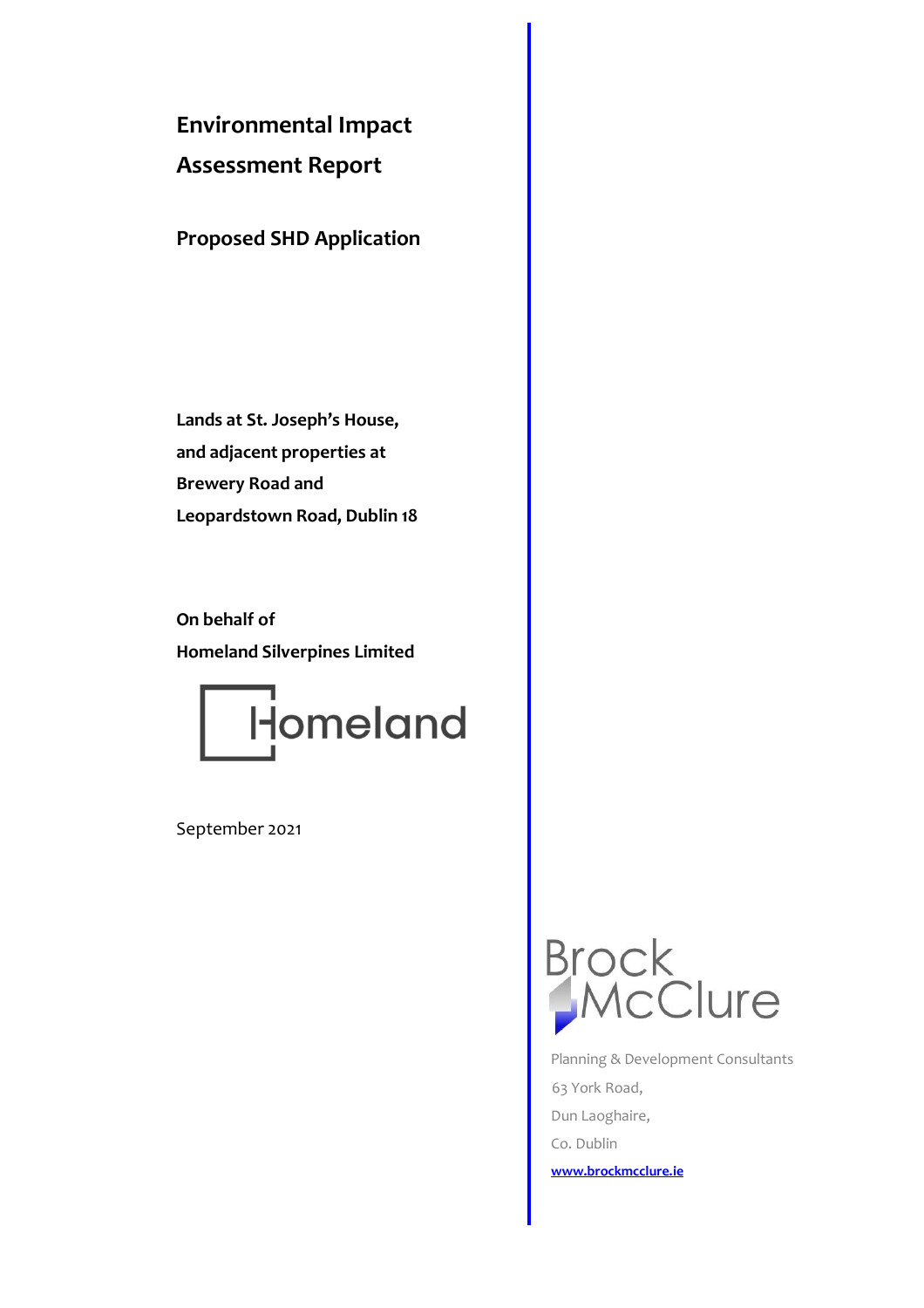## **INTRODUCTION**

<span id="page-1-0"></span> $\overline{\mathbf{1}}$ 

| $\mathbf{1}$     |  |
|------------------|--|
| 1.1              |  |
|                  |  |
| 1.2 <sub>2</sub> |  |
| 1.3              |  |
| 1.4              |  |
| 1.5              |  |
| 1.6              |  |
| 1.7              |  |
| 1.8              |  |
| 1.9              |  |
| 1.10             |  |
| 1.11             |  |
| 1.12             |  |
| 1.13             |  |
| 1.14             |  |
| 1.15             |  |
| 1.16             |  |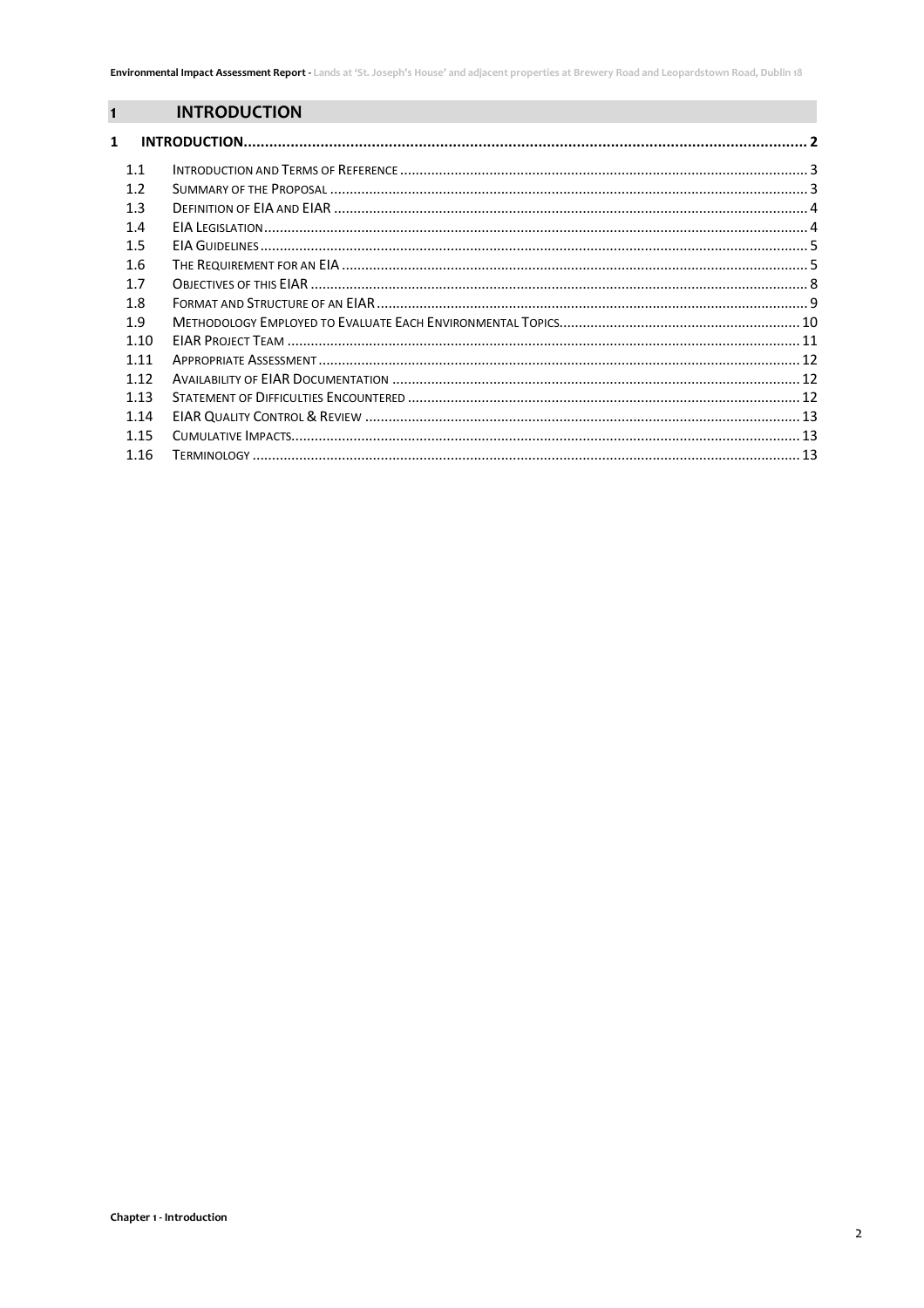#### <span id="page-2-0"></span>**1.1 Introduction and Terms of Reference**

Brock McClure Planning and Development Consultants, 63 York Road, Dun Laoghaire, Co. Dublin have been commissioned by the applicant, **Homeland Silverpines Limited, 8 Sandford Road, Ranelagh, Dublin 6, D06 REH4,** to prepare an Environmental Impact Assessment Report (EIAR) in respect of an application for a proposed Strategic Housing Development for **463 residential units** and associated residential amenity space, a café and creche facility.

The main development site comprises a site area of c. 2.58 ha. There are additional lands (of approx. 0.16 ha) included within the red line boundary for the site, which provide for service connections and access proposals along Leopardstown Road and lands at Silverpines. In total, the application red line site boundary extends to an overall site area of c.2.74 ha.

This application, proposing in excess of 100 residential units, on land zoned for residential use constitutes strategic housing development as defined in the Planning and Development (Housing) and Residential Tenancies Act 2016 (as amended). A full description of the site of the proposed development, together with a description of the proposed development itself is provided in Chapter 2 of this EIAR.

#### <span id="page-2-1"></span>**1.2 Summary of the Proposal**

The proposal submitted provides for a residential development consisting of:

- The demolition of 10 no. properties and associated outbuildings at 'Madona House' (single storey), 'Woodleigh' (2 storeys), 'Cloonagh' (2 storeys), 'Souk El Raab (2 storeys), 'Welbrook' (2 storeys), 'Calador' (2 storeys), 'Alhambra' (2 storeys), 'Dalwhinnie' (2 storeys), 'Annaghkeen' (2 storeys) and 'The Crossing' (single storey) (combined demolition approx. 2.291.3 sq m GFA).
- The refurbishment, separation and material change of use of Saint Joseph's House (a Protected Structure) from residential care facility to residential use
- 463 residential (apartment) units, (in the form of 6 no. residential blocks (Blocks A-F) ranging from 2 to 10 storeys over basement as follows:
	- o 85 no. studio apartments,
	- o 117 no. 1 bed apartments,
	- o 248 no. 2 bed apartments,
	- o 13 no. 3 bed apartments
- Residential tenant amenity space of (approx. 636sq m), café (approx. 49sqm ) and creche Facility (282 sq m)
- 259 no. Car Parking Spaces (232 no. at basement level, 30 no. of which are electric vehicle spaces and 27 no. at surface level)
- 968 no. Bicycle Parking Spaces (816 at basement level and 152 at surface level)
- 10 no. Motorcycle Spaces all at basement level
- Dedicated Cycle Lift at basement Level
- Open Space (approx. 9,885 sqm)
- Vehicular Access
- Basement Areas
- 3 no. ESB Sub Stations and 2 no. Switch Rooms
- All Associated Site Development Works

A Non-Technical Summary of the EIAR is also submitted with this application.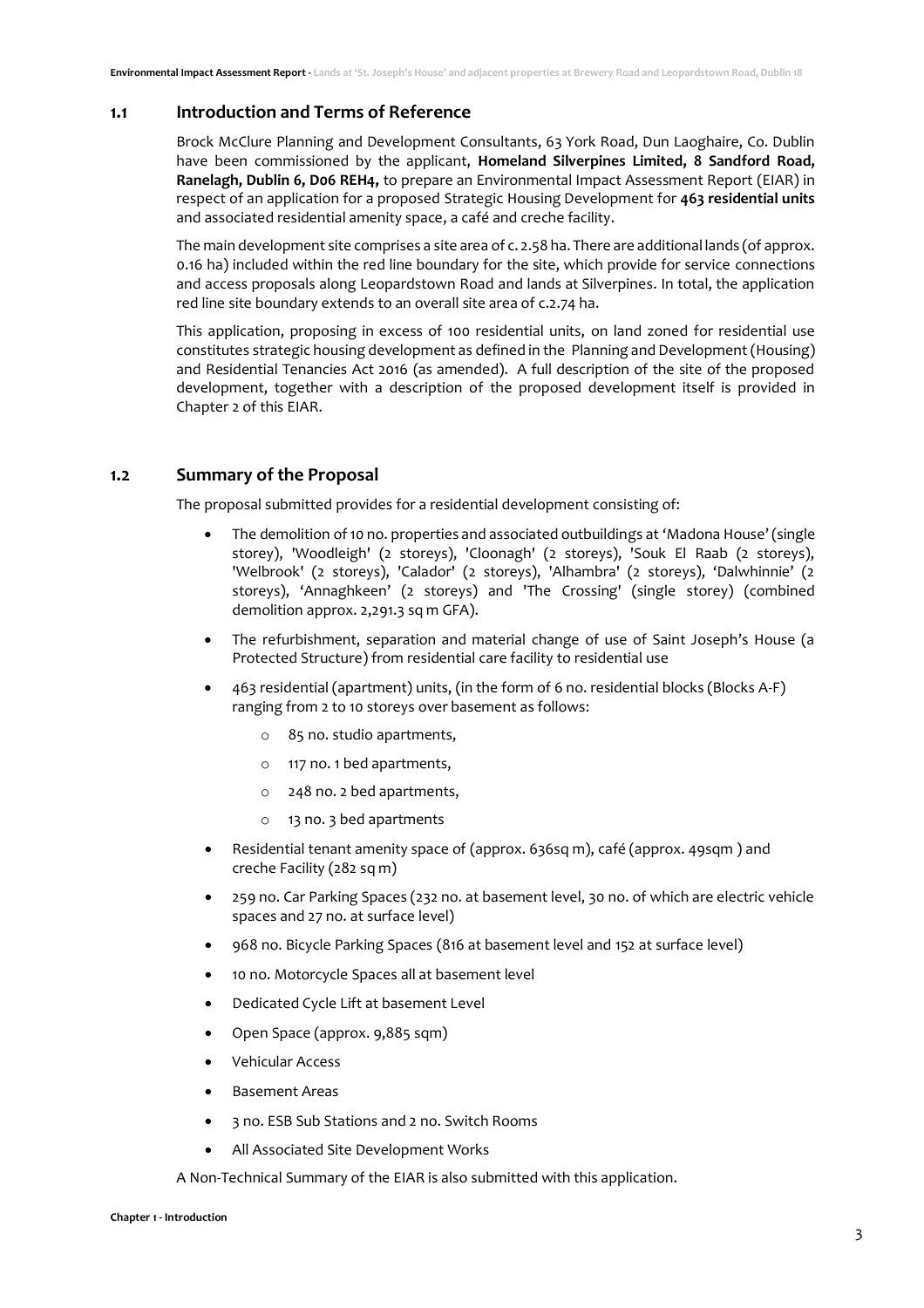#### <span id="page-3-0"></span>**1.3 Definition of EIA and EIAR**

Environmental Impact Assessment (EIA) requirements derive from EU Directives. Council Directive 2014/52/EU amended Directive 2011/92/EU and is transposed into Irish Law by the European Union (Planning and Development) (Environmental Impact Assessment) Regulations 2018. The primary objective of the EIA Directive is to ensure that projects that are likely to have significant effects on the environment are subjected to an assessment of their likely impacts.

EIA forms part of the planning consent process and is carried out by the Competent Authority. An EIAR is prepared by / on behalf of a Developer in respect of a project seeking planning consent. The EIAR thus becomes an integral informing element in the Competent Authority's EIA.

Article  $1(2)(g)$  4 of Directive 2011/92/EU as amended by Directive 2014/52/EU defines "environmental impact assessment" as the process consisting of:

- *(i) the preparation of an environmental impact assessment report by the developer, as referred to in Article 5(1) and (2);*
- *(ii) the carrying out of consultations as referred to in Article 6 and, where relevant, Article 7;*
- *(iii) the examination by the competent authority of the information presented in the environmental impact assessment report and any supplementary information provided, where necessary, by the developer in accordance with Article 5(3), and any relevant information received through the consultations under Articles 6 and 7;*
- *(iv) the reasoned conclusion by the competent authority on the significant effects of the project on the environment, taking into account the results of the examination referred to in point (iii) and, where appropriate, its own supplementary examination; and*
- *(v) the integration of the competent authority's reasoned conclusion into any of the decisions referred to in Article 8a.*

It is important to set out that the amended Directive (Directive 2014/52/EU) uses the term Environmental Impact Assessment Report (EIAR) rather than Environmental Impact Statement (EIS).

The Guidelines on the Information to be contained in an *Environmental Impact Assessment Report,*  Environmental Protection Agency, 2017, provide the following definition of an Environmental Impact Assessment Report (EIAR) as:

*"A statement of the effects, if any, which proposed development, if carried out, would have on the environment.* 

*The EIAR is prepared by the developer and is submitted to a CA (Competent Authority) as part of a consent process. The CA uses the information provided to assess the environmental effects of the project and, in the context of other considerations, to help determine if consent should be granted. The information in the EIAR is also used by other parties to evaluate the acceptability of the project and its effects and to inform their submissions to the CA.* 

*The EIAR consists of a systematic analysis and assessment of the potential effects of a proposed project on the receiving environment. The amended EIA Directive prescribes a range of environmental factors which are used to organise descriptions of the environment and these factors must be addressed in the EIAR.* 

*The EIAR should be prepared at a stage in the design process where changes can still be made to avoid adverse effects. This often results in the modification of the project to avoid or reduce effects through redesign".* 

### <span id="page-3-1"></span>**1.4 EIA Legislation**

This EIAR document has been prepared in accordance with Directive 2011/92/EU, as amended by Directive 2014/52/EU (the "EIA Directive").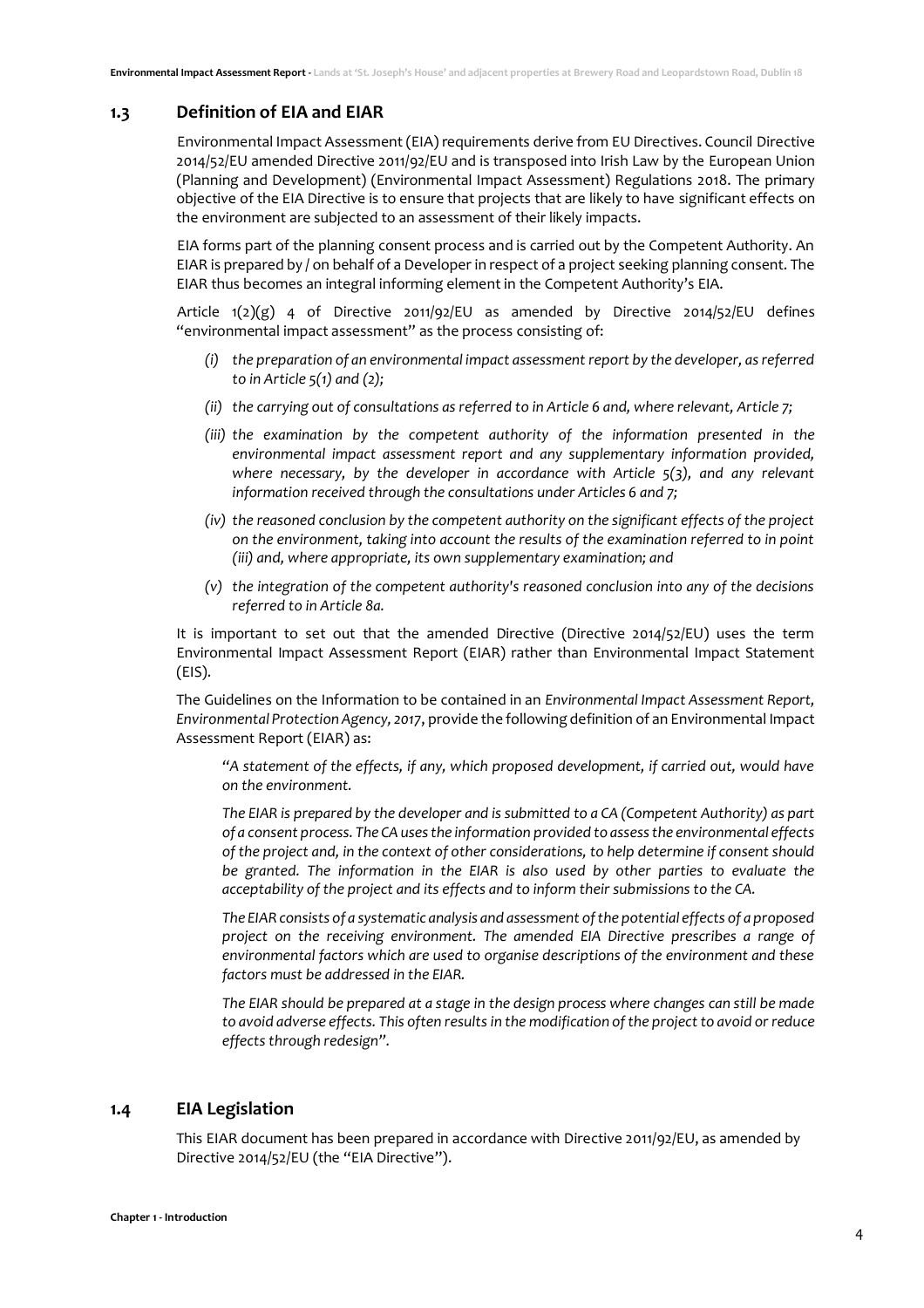The Planning & Development Act 2000 (as amended) and the Planning & Development Regulations 2001 (as amended) transpose the EIA Directive into Irish land use planning law. We note specifically that the European Union (Planning and Development) (Environmental Impact Assessment) Regulations 2018 came into operation on the 1st of September 2018 and transposed the amendments introduced by Directive 2014/52/EU into Irish planning law and existing planning procedures.

#### <span id="page-4-0"></span>**1.5 EIA Guidelines**

The EIAR has also been prepared in accordance '*Guidelines for Planning Authorities and An Bord*  Pleanala on Carrying out Environmental Impact Assessment'(September 2018) and the Environmental Protection Agency (EPA) published draft '*Guidelines on the information to be contained in Environmental Impact Assessment Reports'* (August 2017). These guidelines are intended to facilitate compliance with the EIA Directive and this EIAR has been prepared in accordance with the Guidelines.

In addition to the above guidelines, regards has been given to the following additional documentation:

- *Transposition of 2014 EIA Directive (2014/52/EU) in the Land Use Planning and EPA Licencing Systems - Key Issues Consultation Paper, Department of Environment, Community and Local Government, 2017.*
- *Circular letter PL 1/2017 - Advice on Administrative Provisions in Advance of Transposition (2017).*
- *Development Management Guidelines (DoEHLG, 2007).*
- *Advice Notes on Current Practice (in preparation of Environmental Impact Statements) (EPA 2003).*
- *Environmental Impact Assessment (EIA), Guidance for Consent Authorities Regarding Sub-Threshold Development (DoEHLG 2003).*
- *Guidelines on Information to be Contained in an Environmental Impact Statement (EPA 2002).*
- *Study on the Assessment of Indirect & Cumulative Impacts as well as Impact Interaction (DG Environment 2002).*
- *EU Guidance on EIA Screening (DG Environment 2001).*
- *Guidance on EIA Scoping (DG Environment 2001).*
- *EIA Review Checklist (DG Environment 2001).*

#### <span id="page-4-1"></span>**1.6 The Requirement for an EIA**

The EIA Directive, requires Member States to ensure that a competent authority carries out an assessment of the likely significant effects of certain types of project, as listed in the Directive, prior to development consent being given for the project. The Environmental Impact Assessment (EIA) of the proposed development will be undertaken by An Bord Pleanála as the competent authority, in compliance with the provisions of EU and Irish law and guidance.

#### **Screening for Environmental Impact Assessment**

Screening is the term used to describe the process of determining whether the proposed development required an EIA by reference to mandatory legislation threshold requirements or in the case of sub threshold development, by reference to the type and scale of the proposed development and significance or the environmental sensitively of the receiving baseline environment. The relevant classes/scales of development that require EIA are set out in Parts 1 and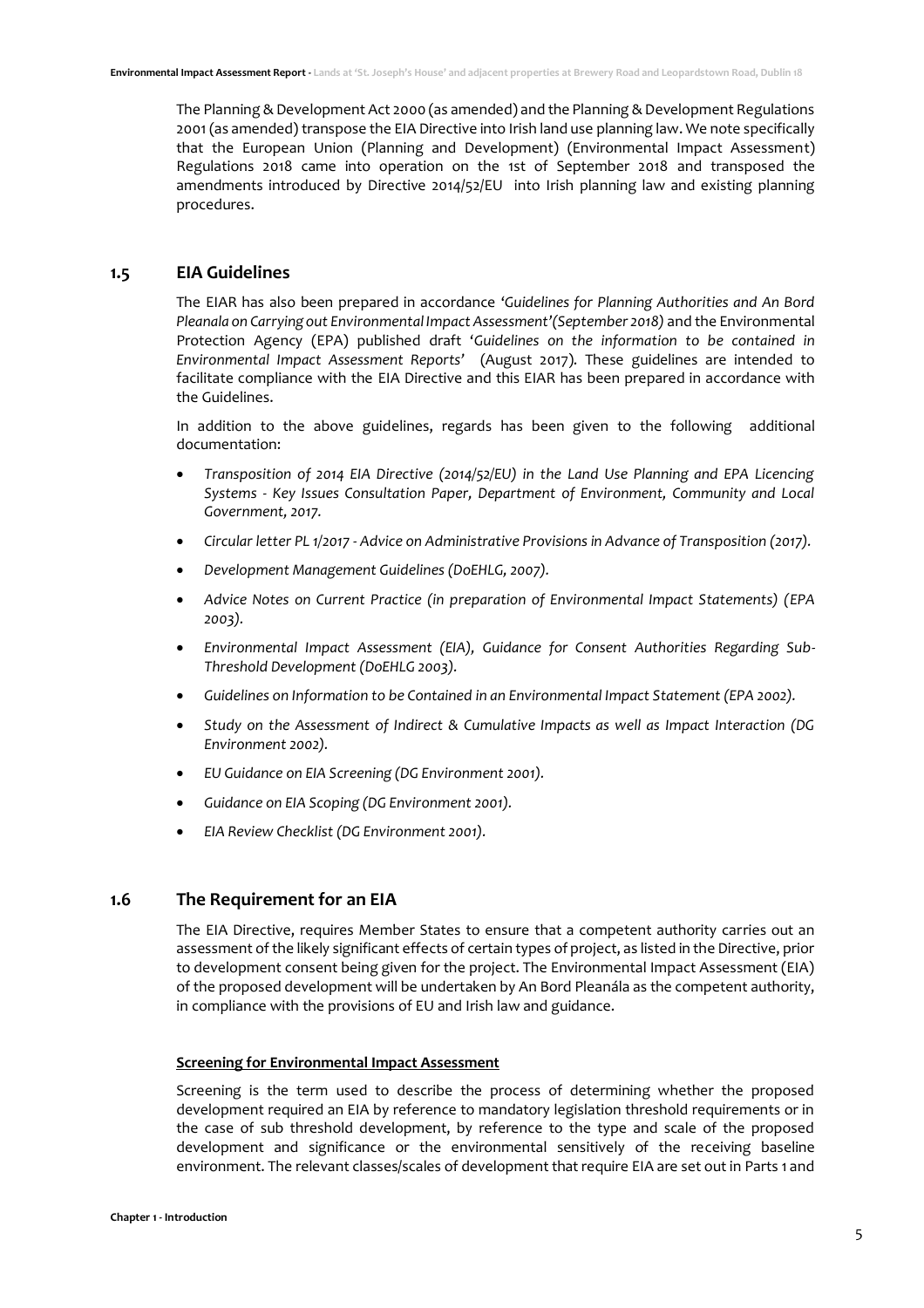2 of Schedule 5 of the Planning and Development Regulations 2001, as amended. In order to determine whether an EIA is required for the proposed project, it is necessary to determine whether it is a project listed in one of the Annexes to the Directive 2011/92/EU, as amended by Directive 2014/52/EU.

The EIA Directive specifies the classes of project for which an EIA is required and the information which must be contained within the EIAR. In accordance with Article 4(1) of the 2014 Directive, all projects listed in Annex I are considered as having significant effects on the environment and shall be subject to EIA. For projects listed in Annex II of the Directive, the national authorities may determine whether an EIA is needed, either on the basis of thresholds/criteria or on a case by case examination

These Annexes have been transposed into Irish law by the provisions of the Planning and Development Act 2000-2020 and the Planning and Development Regulations 2001-2020. Specifically projects requiring mandatory EIA are listed in Part 1 and Part 2 of Schedule 5 of the Planning and Development Regulations 2001- 2020.

Schedule 5 (Part 1) of the Planning & Development Regulations 2001 (as amended) lists major project classes for the purposes of mandatory EIA, which typically include industrial, chemical, energy, waste, infrastructure and intensive agricultural developments. The proposed Project does not correspond to a development set out in this Part and therefore, EIA is not a requirement under this provision.

Schedule 5, (Part 2) of the Planning & Development Regulations 2001 (as amended) sets mandatory thresholds for each project class above which EIA is required. Sub-sections  $10(b)(i)$  and  $10(b)(iv)$ addresses 'infrastructure projects' referring to housing and urban developments, and require that the following classes of project, be subject to EIA:

*(b) (i) Construction of more than 500 dwelling units.* 

*(ii) Construction of a car-park providing more than 400 spaces, other than a car-park provided as part of, and incidental to the primary purpose of, a development.* 

*(iii) Construction of a shopping centre with a gross floor space exceeding 10,000 square metres.* 

*(iv) Urban development which would involve an area greater than 2 hectares in the case of a business district, 10 hectares in the case of other parts of a built-up area and 20 hectares elsewhere. (In this paragraph, "business district" means a district within a city or town in which the predominant land use is retail or commercial use.)*

The development proposal provides for of 463 residential units, a café, a creche, residential amenity space all located on a site of c. 2.58 ha.

The proposed development therefore falls below the thresholds set out above for mandatory Environmental Impact Assessment. Section 172 of the Planning & Development Act 2000, as amended, also sets out the basis on which an EIA will be required for a sub-threshold development. An EIA is required where a subthreshold development is likely to have significant effects on the environment and therefore should be subject to EIA. Whether or not a proposed development will have a 'significant effect' is not determined by reference to relevant quantity, area or other limit thresholds but involves a consideration of factors such as the nature and location of a project. On this basis, it was decided to compile an EIAR in respect of the proposed strategic housing development.

Article 299A of the Planning and Development Regulations 2001, as amended, provides that, where a planning application for a "sub-threshold" strategic housing development is accompanied by an EIAR and a request for a EIA screening determination under section  $7(1)(a)(i)(l)$  of the 2016 Act was not made – as is the position in relation to this application – then the application shall be dealt with as if the EIAR had been submitted in accordance with subsection 172(1).

The EIAR provides information on the receiving environment and assesses the likely significant effects of the project and proposes mitigation measures to avoid or reduce these effects. The function of the EIAR is to provide information to allow the competent authority to conduct the Environmental Impact Assessment (EIA) of the proposed development.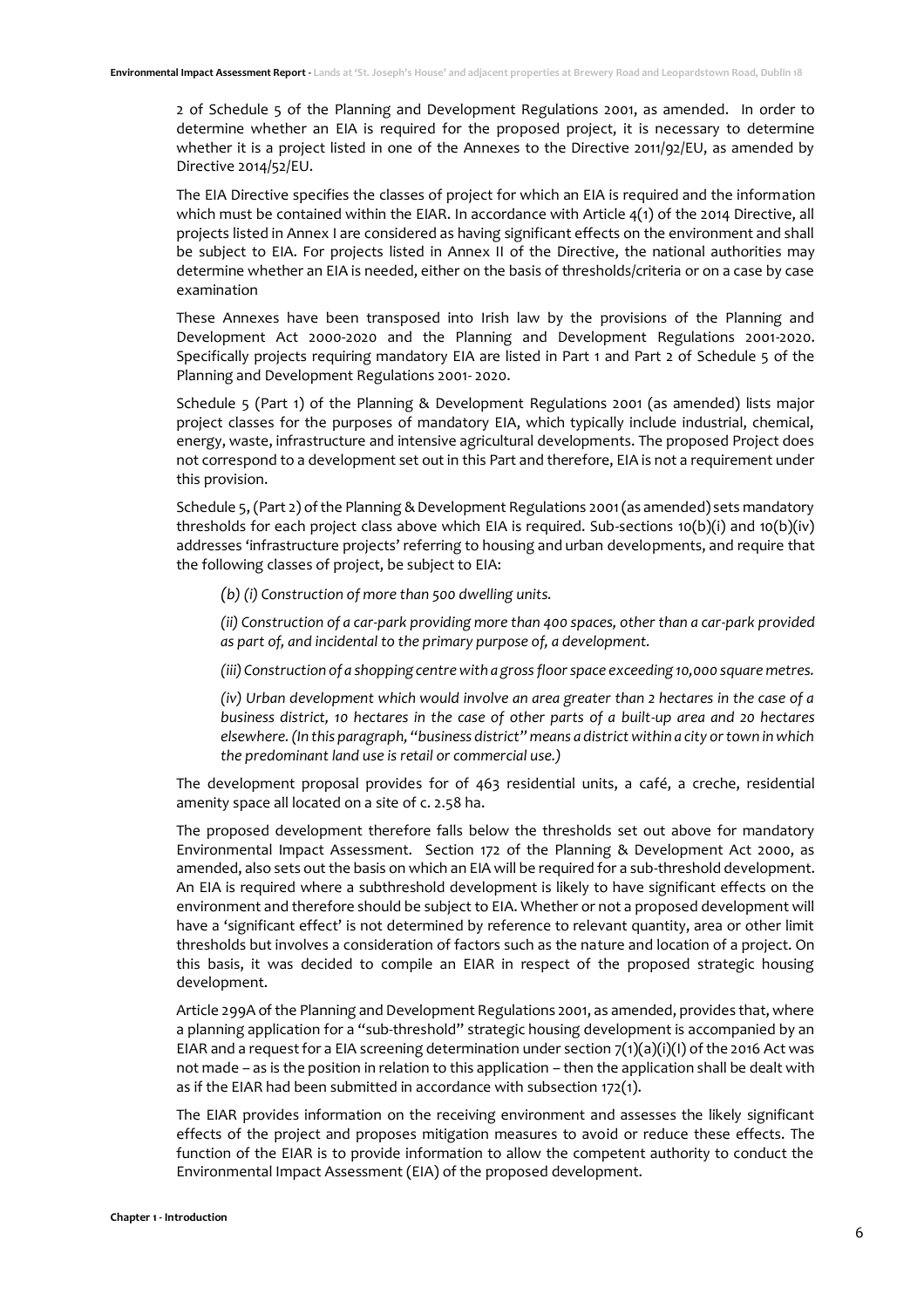Therefore an EIAR has been prepared to accompany the subject strategic housing development application to An Bord Pleanála, having regard to the specific characteristics and features of this site, its size, and the quantum of development proposed.

#### **Scoping for the Environmental Impact Assessment**

*The Draft Guidelines on the information to be contained in environmental impact assessment reports, EPA, August 2017* state that Scoping is a process of deciding what information should be contained in an EIAR and what methods should be used to gather and assess that information.

Scoping is defined in the EC guidance (EC, 2017) as:

*"'determining the content and extent of the matters which should be covered in the environmental information to be submitted in the EIAR"*.

In this case, the content of this EIAR was informed by a scoping process carried out by the applicant, the design team and appointed EIAR consultants to identify the core issues likely to be most important during the Environmental Impact Assessment process.

The EIAR prepared for the scheme contains the information required under Schedule 6, Sections 1 and 2 of the Planning & Development Regulations 2001 (as amended) have been addressed in the EIAR.

In addition series of standalone reports have been prepared to accompany the application and which have helped inform the above chapters of the EIAR where relevant. We refer to the covering letter enclosed herewith for full detail on the relevant enclosures.

The scope of this EIAR has also been informed by the following:

- European Union (Planning and Development)(Environmental Impact Assessment) Regulations 2018.
- Guidelines for Planning Authorities and An Bord Pleanala on carrying out Environmental Impact Assessment, August 2018.
- Draft Guidelines on the information to be contained in environmental impact assessment reports, EPA, 2017.
- Transposition of 2014 EIA Directive (2014/52/EU) in the Land Use Planning and EPA Licensing Systems - Key Issues Consultation Paper, Department of the Environment, Community and Local Government, 2017.
- Circular letter PL 1/2017 Advice on Administrative provisions in advance of Transposition (2017)
- The requirements of Part X of the Planning and Development Act, 2000, as amended, and Part 10 of the Planning and Development Regulations, 2001 (as amended);
- The requirements of the Dun Laoghaire-Rathdown Development Plan 2016-2022;
- Relevant Regional and National Planning Policy Documents;
- Issues raised during meetings with technical staff of Dun Laoghaire-Rathdown Development Plan 2016-2022 and An Bord Pleanala;
- Consultation process with statutory bodies and local stakeholders as referenced in the individual chapters;
- The receiving environment and any vulnerable or sensitive local features and current uses;
- Previous relevant planning history and applications that have been submitted on the subject and adjoining lands;
- The likely and significant impacts of the proposed development on the environment; and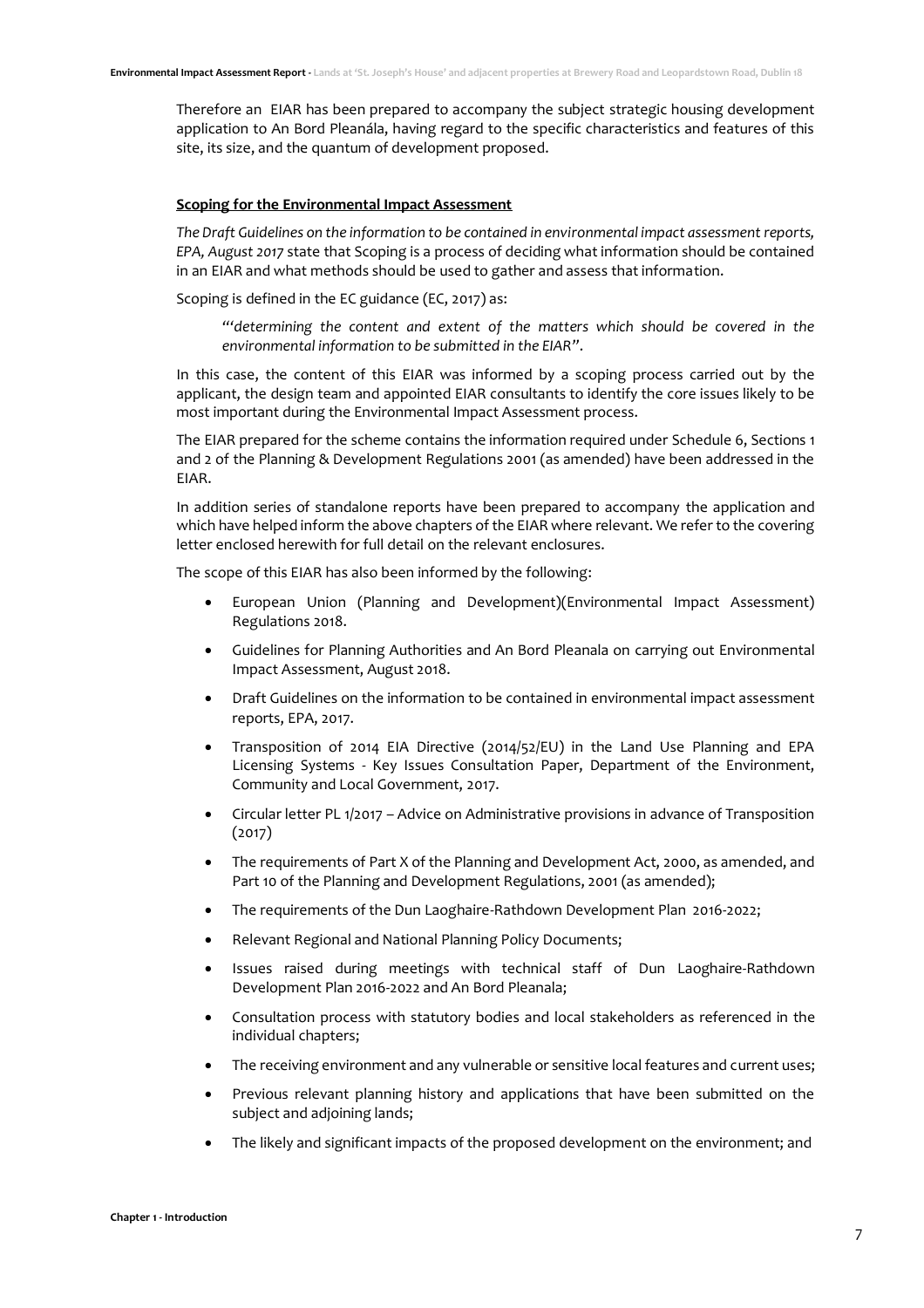• Available mitigation measures for reducing or eliminating any potentially significant undesirable impacts.

## <span id="page-7-0"></span>**1.7 Objectives of this EIAR**

The primary purpose of this EIAR is to assist in the EIA process, by identifying likely significant environmental impacts resulting from the proposed development, to describe the means and extent by which they can be reduced or mitigated, to interpret and communicate information about the likely impacts and provide an input into the decision-making planning process.

The fundamental principles to be followed when preparing an EIAR are:

- Anticipating, avoiding and reducing significant effects
- Assessing and mitigating effects
- Maintaining objectivity
- Ensuring clarity and quality
- Providing relevant information to decision makers
- Facilitating better consultation.

The EIAR document provides information on any identified effects arising as a consequence of the proposed development and which are:

- Environmentally based;
- Likely to occur; and,
- Have significant effects.

It also documents how the selected project design incorporates mitigation measures; including impact avoidance, reduction or amelioration; to explain how significant adverse effects will be avoided.

The key purpose of this EIAR document is to enable the competent/consent authorities to reach a decision on the acceptability of the proposed development in the full knowledge of the project's likely significant impacts on the environment, if any. This EIAR document describes the outcomes of the iterative EIA process which was progressed in parallel with the project design process. This forms the first part of the EIA process which will be completed by the competent authority, which in turn will be required to examine, analyse and evaluate the direct and indirect effects of the development on the various factors listed under Section 171A of the Planning and Development Act 2000, as amended.

The EIA Directive prescribes a range of environmental factors which are used to organise descriptions of the environment and the environmental impact assessment should identify, describe and assess in an appropriate manner, in the light of each individual case, the direct and indirect significant effects of a project on the prescribed environmental factors which are:

- (a) population and human health;
- (b) biodiversity, with particular attention to species and habitats protected under Directive 92/43/EEC and Directive 2009/147/EC;
- (c) land, soil, water, air and climate
- (d) material assets, cultural heritage and the landscape;
- (e) the interaction between the factors referred to in points (a) to (d).

This EIAR documents the assessment process of the prescribed environmental factors in relation to the proposed SHD residential development at St. Josephs House (a protected structure), Brewery Road and properties at Leopardstown Road.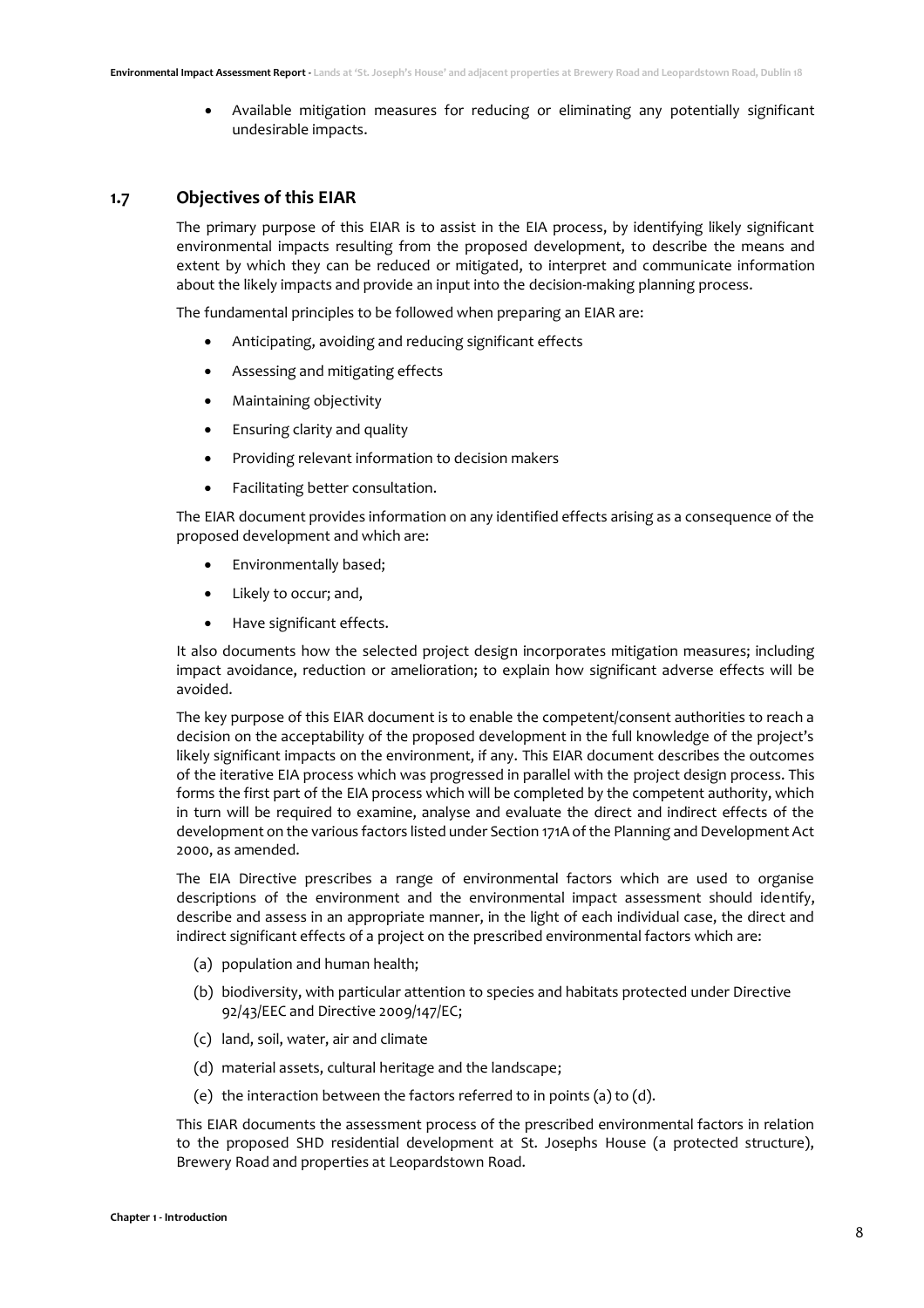## <span id="page-8-0"></span>**1.8 Format and Structure of an EIAR**

The formation of an EIAR necessitates the co-ordination and collation of associated, yet diverse specialised areas of assessment. The EIAR approach involves the examination of each environmental factor, describing the existing baseline environment, the subject proposal, its likely impacts and direct and indirect significant effects pertaining to the environmental factor and mitigation measures, where appropriate. The topics examined in this EIAR are

- o Population and Human Health
- o Biodiversity
- o Land & Soils
- o Water
- o Noise & Vibration
- o Air Quality & Climate
- o Material Assets
- o Archaeological & Architectural Cultural Heritage
- o Landscape & Visual Assessment

The structure used in this EIAR document is the Grouped Format structure and is summarised below:

| No. | Chapter                                 | Prepared by          |
|-----|-----------------------------------------|----------------------|
| 1.  | Introduction                            | <b>Brock McClure</b> |
| 2.  | <b>Site Context</b>                     | <b>Brock McClure</b> |
| 3.  | Development Description                 | <b>Brock McClure</b> |
| 4.  | <b>Consideration of Alternatives</b>    | <b>Brock McClure</b> |
| 5.  | Population and Human Health             | <b>Brock McClure</b> |
| 6.  | Biodiversity                            | <b>Brian Keeley</b>  |
| 7.  | Land & Soils                            | Barrett Mahony       |
| 8.  | Water                                   | Barrett Mahony       |
| 9.  | Noise and Vibration                     | <b>AWN</b>           |
| 10. | Air Quality and Climate                 | <b>AWN</b>           |
| 11. | Wind and Microclimate                   | <b>BFluid</b>        |
| 12. | Landscape and Visual Impact Assessment  | Modelworks           |
| 13. | Material Assets - Traffic and Transport | <b>ILTP</b>          |
| 14. | <b>Material Assets - Utilities</b>      | Barrett Mahony       |
| 15. | Material Assets - Waste Management      | <b>AWN</b>           |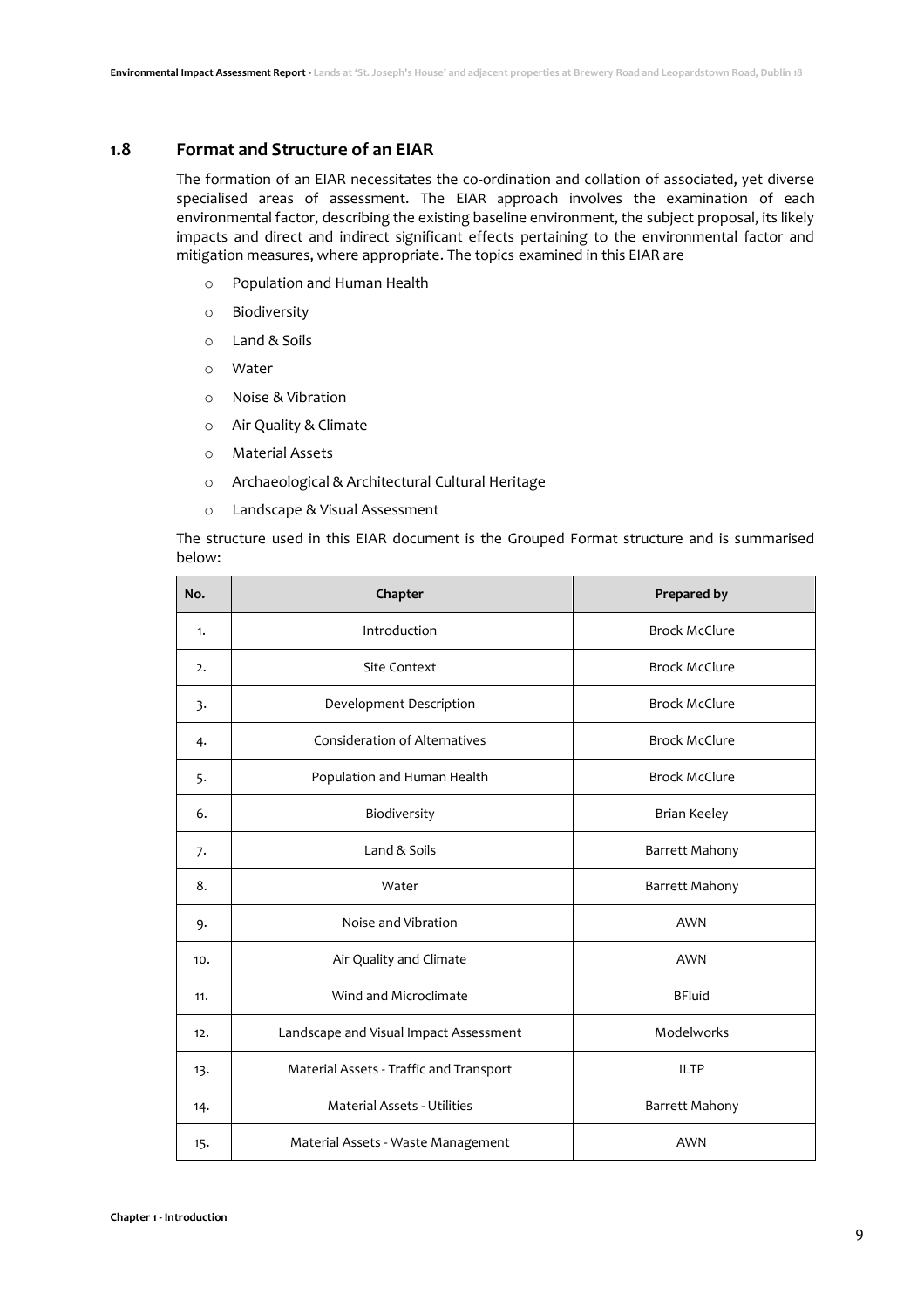| 16. | Archaeological, Architectural and Cultural Heritage | Rubicon                         |
|-----|-----------------------------------------------------|---------------------------------|
| 17. | Architectural Built Heritage                        | Slattery's                      |
| 18. | Daylight and Sunlight                               | ARC - Architectural Consultants |
| 19. | Risks of Major Accidents and Disasters              | <b>Brock McClure</b>            |
| 20. | Interactions                                        | <b>Brock McClure</b>            |
| 21. | Summary of Mitigation Measures                      | <b>Brock McClure</b>            |
| 22. | Competent Persons Table                             | <b>Brock McClure</b>            |

#### *Table 1.2 - Format and Structure of the EIAR*

The competency of the design team is set out further in Chapter 22 of this EIAR.

#### **Non-Technical Summary**

A Non-Technical Summary of the EIAR has also been prepared. The EIA Directive states that one of the objectives of the EIA process is to ensure that the public are fully aware of the environmental implications of any decisions. The EPA guidelines note that the non-technical summary of the EIAR should facilitate the dissemination of the information contained in the EIAR and that the core objective is to ensure that the public is made as fully aware as possible of the likely environmental impacts of projects prior to a decision being made by the Competent Authority. A Non-Technical Summary of the EIAR has therefore been prepared which summarises the key environmental impacts and is provided as a separately bound document.

## <span id="page-9-0"></span>**1.9 Methodology Employed to Evaluate Each Environmental Topics**

An outline of the methodology employed consistently in each chapter of the EIAR to examine each environmental topic is provided below. All inputs received have adhered to this structure as closely as possible:

| <b>Introduction</b>                                                            | Provides an overview of EIAR and relevant terms of reference.                                                                                                                                                                                                                                                                                                                                                                                                                                                                                                                                                                                         |
|--------------------------------------------------------------------------------|-------------------------------------------------------------------------------------------------------------------------------------------------------------------------------------------------------------------------------------------------------------------------------------------------------------------------------------------------------------------------------------------------------------------------------------------------------------------------------------------------------------------------------------------------------------------------------------------------------------------------------------------------------|
| <b>Study Methodology</b>                                                       | The study methodology outlines the method by which the relevant<br>information has been gathered and compiled.                                                                                                                                                                                                                                                                                                                                                                                                                                                                                                                                        |
| <b>The Existing</b><br><b>Receiving</b><br>Environment<br>(Baseline Situation) | The receiving environment details the baseline condition for the site and<br>references, the context, character, significance and sensitivity of the baseline<br>receiving environment. Any factors for consideration in the immediate area<br>are set out.                                                                                                                                                                                                                                                                                                                                                                                           |
| <b>Characteristics of the</b><br>Proposed<br>Development                       | The characteristics of the development are set out as they relate to each<br>discipline and should include reference to site location, size, design and<br>appearance of the project, use of natural resources, the production of waste,<br>emissions and nuisances.                                                                                                                                                                                                                                                                                                                                                                                  |
| <b>Potential Impact of</b><br>the Proposed<br>Development                      | This section provides a description of the specific, direct and indirect, impacts<br>that the proposed development may have. This is provided with reference to<br>both the Receiving Environment and Characteristics of the Proposed<br>Development sections while also referring to the (i) magnitude and intensity,<br>(ii) integrity, (iii) duration and (iv) probability of impacts. The assessment<br>addresses whether the impacts are direct, indirect, secondary or cumulative in<br>nature, it also looks at the timescale of such impacts e.g. are they short,<br>medium, long-term, and are they of a temporary, permanent, continuous or |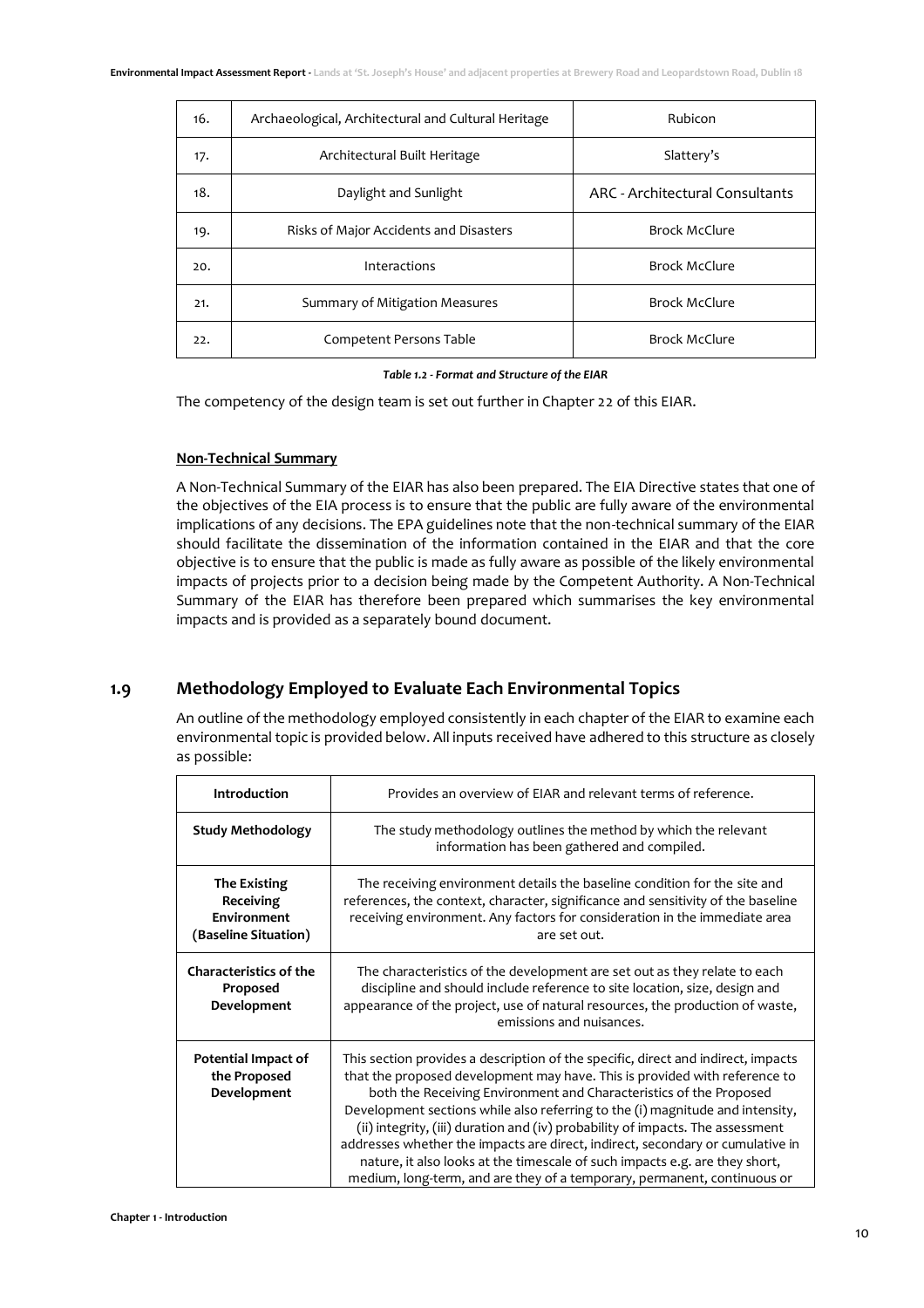|                                                                   | intermittent nature, and are they positive or negative impacts. The impact<br>interactions are also addressed.                                                                                                                                                                                                                                                                                                                                        |
|-------------------------------------------------------------------|-------------------------------------------------------------------------------------------------------------------------------------------------------------------------------------------------------------------------------------------------------------------------------------------------------------------------------------------------------------------------------------------------------------------------------------------------------|
| <b>Potential Cumulative</b><br>Impact                             | This section allows for a qualitative assessment of the addition of many minor<br>or significant effects, including the effects of other projects, to create larger<br>more significant effects.                                                                                                                                                                                                                                                      |
| Do Nothing Scenario                                               | In order to provide a qualitative and equitable assessment of the proposed<br>development, this section considers the proposed development in the context<br>of the likely impacts upon the receiving environment should the proposed<br>development not take place.                                                                                                                                                                                  |
| <b>Risks to Human</b><br>Health                                   | This section will consider human health effects resulting from the<br>construction and operation of a project and will concern the commissioning,<br>operation and decommissioning of the project. The assessment of impacts on<br>population and human health will refer to assessments of those factors under<br>which human health might occur, as addressed elsewhere in the EIAR e.g<br>under the environmental factors of air, water, soil etc. |
| <b>Mitigation Measures</b>                                        | Avoidance, remedial and mitigation measures describe any corrective or<br>mitigative measures that are either practicable or reasonable, having regard to<br>the potential impacts of the scheme. This includes avoidance, reduction and<br>remedy measures as set out in Section 4.7 of the Development Management<br>Guidelines 2007 to reduce or eliminate any significant adverse impacts<br>identified.                                          |
| Residual / Predicted<br>Impacts of the<br>Proposed<br>Development | This section allows for a qualitative description of the resultant specific direct,<br>indirect, secondary, cumulative, short, medium and long-term, temporary,<br>permanent, continuous, or intermittent, positive and negative effects as well<br>as impact interactions which the proposed development may have, assuming<br>all mitigation measures are fully and successfully applied.                                                           |
| Monitoring                                                        | This involves a description of monitoring in a post-development phase, if<br>required. This section addresses the effects that require monitoring, along<br>with the methods and the agencies that are responsible for such monitoring.                                                                                                                                                                                                               |
| Reinstatement                                                     | While not applicable to every aspect of the environment considered within the<br>EIAR, certain measures may need to be proposed to ensure that in the event<br>of the proposal being discontinued, there will be minimal impact to the<br>environment.                                                                                                                                                                                                |
| <b>Interactions</b>                                               | This section provides a description of impact interactions together with<br>potential indirect, secondary and cumulative impacts.                                                                                                                                                                                                                                                                                                                     |
| <b>Difficulties</b><br>Encountered in<br>Compiling                | This section provides an indication of any difficulties encountered by the<br>environmental specialist in compiling the required information.                                                                                                                                                                                                                                                                                                         |
| References                                                        | This section will include the list of sources used to complete the assessment.                                                                                                                                                                                                                                                                                                                                                                        |

*Table 1.3 - Methodology for Evaluation*

## <span id="page-10-0"></span>**1.10 EIAR Project Team**

Under Article 5(3) of the EIA Directive, it is expressly required that the developer must ensure that the environmental impact assessment report (EIAR) is prepared by competent experts. Each of the chapters of this EIAR for the subject development have been prepared by experts with the requisite qualifications and competences.

Environmental specialist consultants were commissioned for the various technical chapters of the EIAR document which are mandatorily required as per the EIA Directive and Regulations.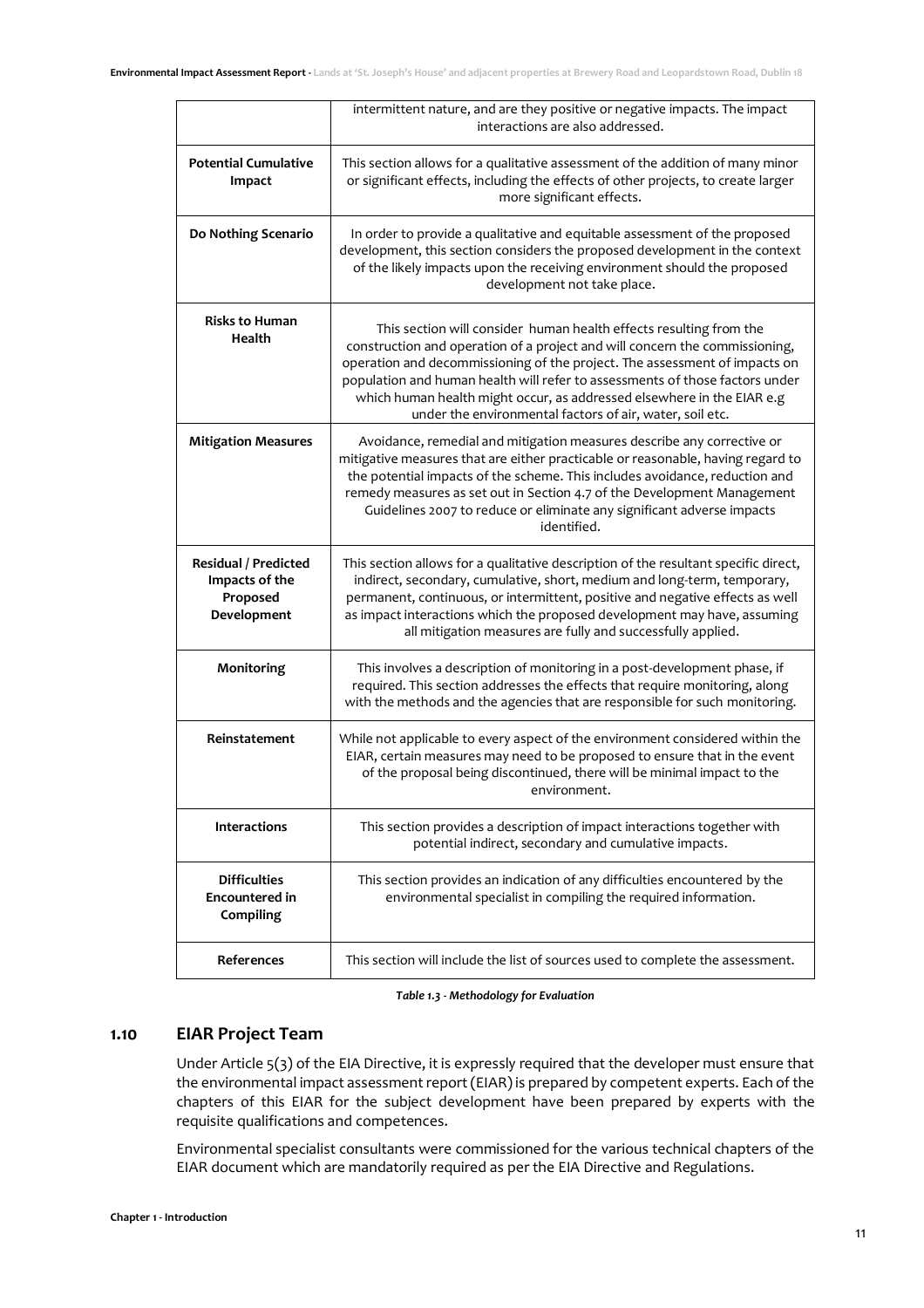Each environmental specialist was commissioned having regard to their previous experience in EIA; their knowledge of relevant environmental legislation relevant to their topic; familiarity with the relevant standards and criteria for evaluation relevant to their topic; ability to interpret the specialised documentation of the construction sector and to understand and anticipate how their topic will be affected during construction and operation phases of development; ability to arrive at practicable and reliable measures to mitigate or avoid adverse environmental impacts; and to clearly and comprehensively present their findings.

Each environmental specialist was required to characterise the receiving baseline environment; evaluate its significance and sensitivity; predict how the receiving environment will interact with the proposed development and to work with the EIAR project design team to devise measures to mitigate any adverse environmental impacts identified.

The relevant consultants who contributed to the EIAR, their qualifications and expertise is detailed in Chapter 22 of this EIAR.

#### <span id="page-11-0"></span>**1.11 Appropriate Assessment**

Article 6(3) of the Habitats Directive (92/43/EEC) states any project not directly connected with or necessary to the management of a Natura 2000 site but likely to have a significant effect thereon, either individually or in combination with other plans or projects, shall be subject to the Appropriate Assessment procedure of its likely implications for the site in view of the site's conservation objectives.

In January 2010, the Department of Environment, Housing and Local Government issued a guidance document entitled 'Appropriate Assessment of Plans and Projects in Ireland – Guidance for Planning Authorities'. This guidance document enshrines the 'Source-Pathway-Receptor' into the assessment of plans and projects which may have an impact on Natura 2000 sites.

Accordingly, an Appropriate Assessment Stage 1 Screening exercise was undertaken by Wildlife Surveys in accordance with 'Assessment of Plans and Projects Significantly Affecting Natura 2000 Sites – Methodological Guidance on the Provisions of Article 6 (3) and (4) of the Habitats Directive 92/43/EEC)'. In accordance with these Guidelines, the Appropriate Assessment may be a separate document or form part of the EIAR. In the case of the proposed development a separate Appropriate Assessment Screening Report is submitted with this application.

Whilst the ecological baseline is undoubtedly common to the assessments to be carried out by An Bord Pleanála pursuant to both the EIA Directive and Article 6(3) of the Habitats Directive, given the very different nature of those assessments, the requirements of Article 6(3) of the Habitats Directive are not addressed further in this EIAR.

#### <span id="page-11-1"></span>**1.12 Availability of EIAR Documentation**

A copy of this EIAR the relevant Non-Technical Summary of the EIAR document is available for inspection and/or purchase at the offices of An Bord Pleanala and Dún Laoghaire Rathdown County Council (the relevant Planning Authority) at a fee not exceeding the reasonable cost of making a copy of the document. The EIAR is also available on the dedicated SHD website for this application. http://berwickpinesshd.ie/

## <span id="page-11-2"></span>**1.13 Statement of Difficulties Encountered**

No particular difficulties were experienced in compiling the necessary information for the proposed development. Where any specific difficulties were encountered these are outlined in the relevant chapters of the EIAR.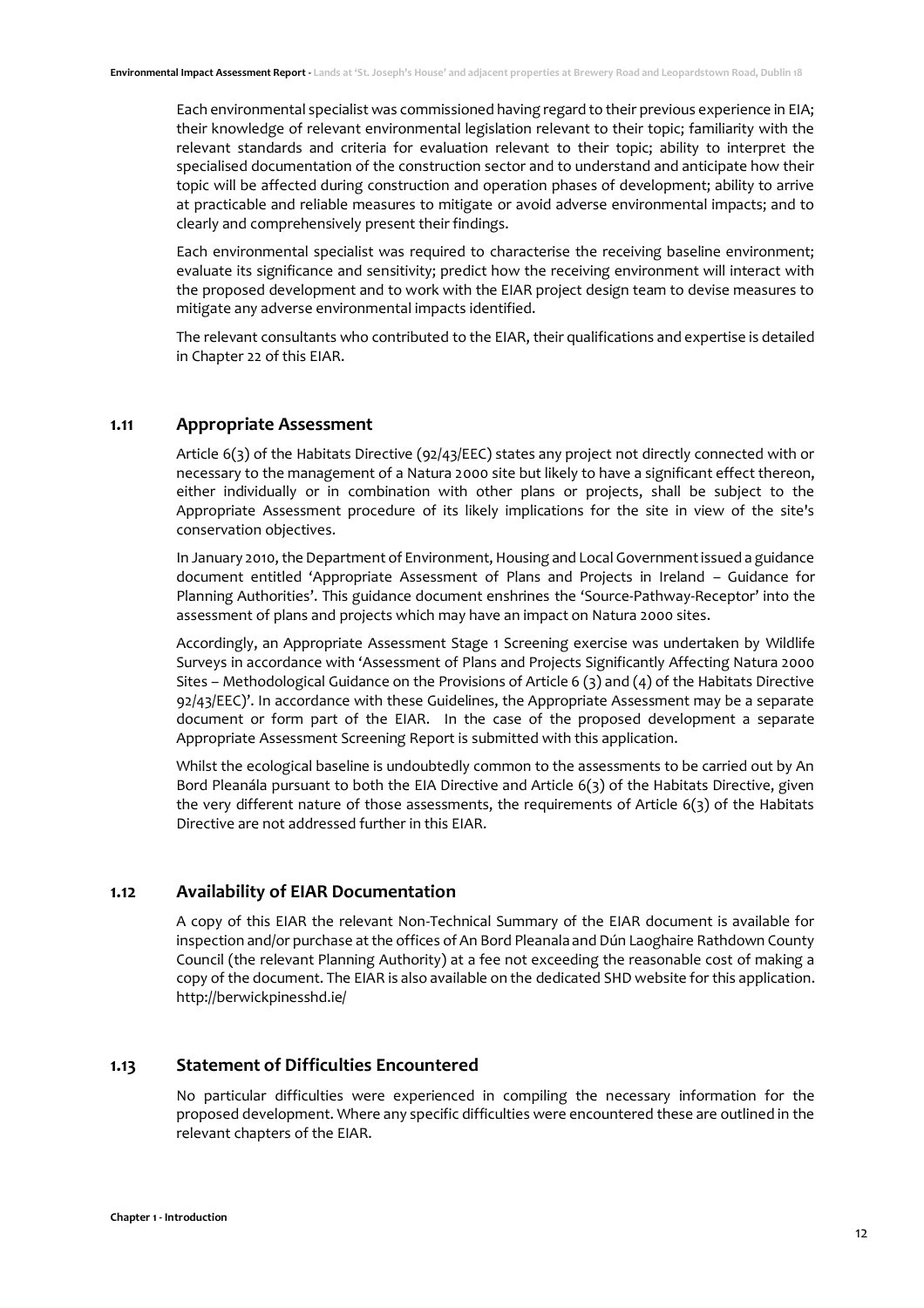#### <span id="page-12-0"></span>**1.14 EIAR Quality Control & Review**

Brock McClure are committed to consistently monitoring the quality of EIAR documents prepared both in draft form and before they are finalised, published and submitted to the appropriate competent authority taking into account latest best-practice procedure, legislation and policy.

The DHPLG have published draft guidelines on Environmental Impact Assessment for Planning Authorities and the Board (published August 2018), and the EPA have published draft guidelines on the information to be contained in an Environmental Impact Assessment Report which have been consulted in the preparation of this EIAR.

#### <span id="page-12-1"></span>**1.15 Cumulative Impacts**

The proposed Project also has the potential for cumulative, secondary and indirect impacts particularly with respect to such topics as traffic which in many instances are often difficult to quantify due to complex inter-relationships. However, all cumulative, secondary and indirect impacts are unlikely to be significant and, where appropriate, have been addressed in Chapter 20 (Interactions) and the cumulative impacts are fully addressed in the relevant specialist Chapters of this EIAR.

#### <span id="page-12-2"></span>**1.16 Terminology**

In accordance with the EPA Guidelines on the Information to be contained in Environmental Impact Statements (2002) and Advice Notes on Current Practice in the preparation of Environmental Impact Statements (2003), the following definitions are used in this EIAR. These definitions take account of the 2017 Guidelines on the Information to be Contained in Environmental Impact Assessment Reports (Draft) and the 2015 Advice Notes for preparing Environmental Impact Statements (Draft), prepared by the EPA.

#### **The quality of the effects is defined as:**

| <b>Positive effects:</b> | A change which improves the quality of the environment (e.g. by<br>increasing species diversity; or the improving reproductive<br>capacity of an ecosystem, or removing nuisances or improving<br>amenities).      |
|--------------------------|--------------------------------------------------------------------------------------------------------------------------------------------------------------------------------------------------------------------|
| Negative effects:        | A change which reduces the quality of the environment (e.g.<br>lessening species diversity or diminishing the reproductive<br>capacity of an ecosystem; or damaging health or property or by<br>causing nuisance). |
| Neutral effects:         | A change which does not affect the quality of the environment.                                                                                                                                                     |

| The significance of the effects is described as: |                                                                                                                             |
|--------------------------------------------------|-----------------------------------------------------------------------------------------------------------------------------|
| Imperceptible:                                   | An effect capable of measurement but without noticeable<br>consequences.                                                    |
| Not significant:                                 | An effect which causes noticeable changes in the character of the<br>environment but without noticeable consequences.       |
| Slight effects:                                  | An effect which causes noticeable changes in the character of the<br>environment without affecting its sensitivities.       |
| <b>Moderate effects:</b>                         | An effect that alters the character of the environment in a manner<br>that is consistent with existing and emerging trends. |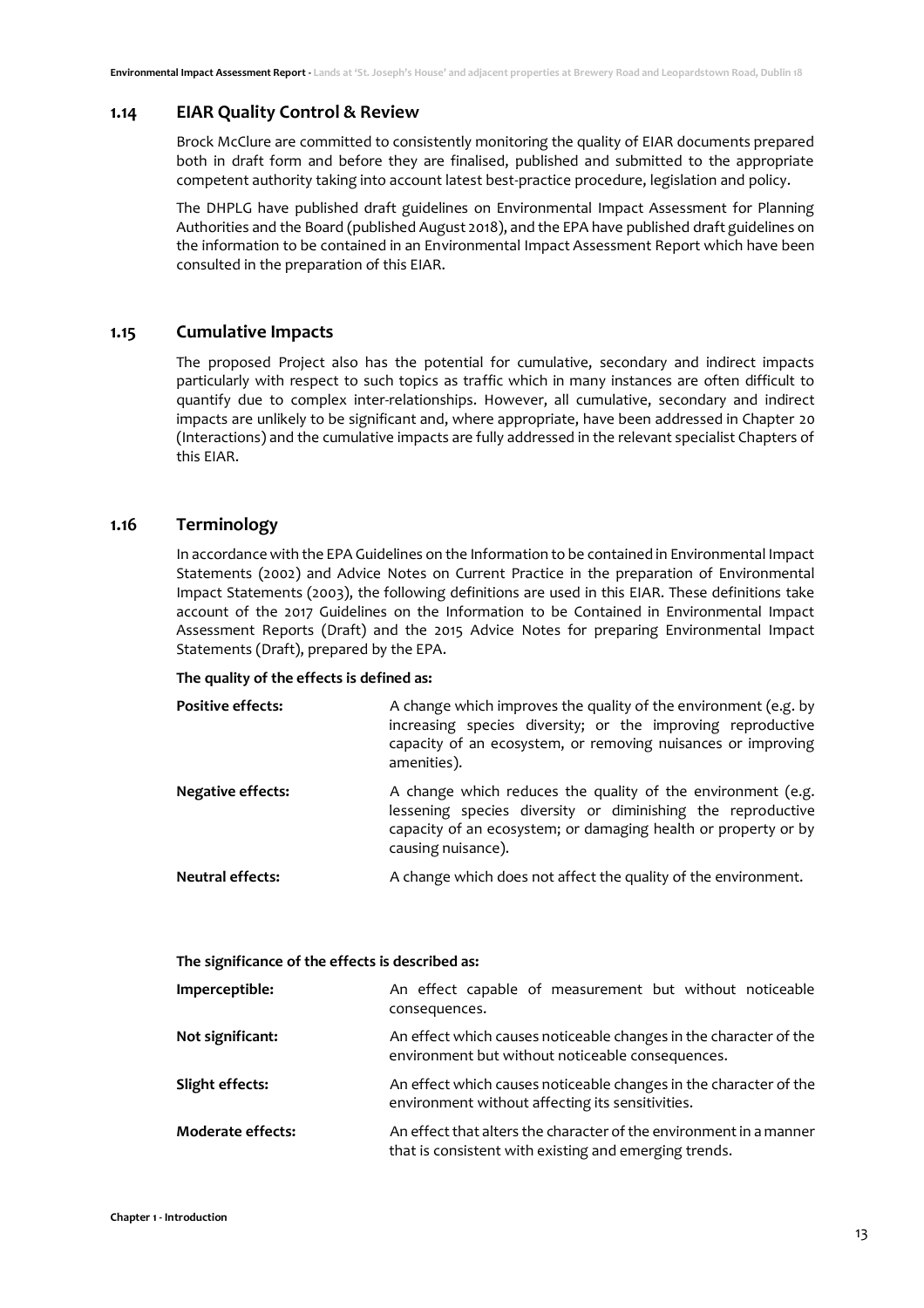| Significant effects:                                             | An effect which, by its character, magnitude, duration or intensity<br>alters a sensitive aspect of the environment.                                                |  |
|------------------------------------------------------------------|---------------------------------------------------------------------------------------------------------------------------------------------------------------------|--|
| Very significant:                                                | An effect which, by its character, magnitude, duration or intensity<br>significantly alters the majority of a sensitive aspect of the<br>environment.               |  |
| <b>Profound effects:</b>                                         | An effect which obliterates sensitive characteristics.                                                                                                              |  |
|                                                                  |                                                                                                                                                                     |  |
| The magnitude of the effect is, where appropriate, indicated as: |                                                                                                                                                                     |  |
| Extent:                                                          | Describe the size of the area, the number of sites, and the<br>proportion of a population affected by an effect.                                                    |  |
| <b>Duration:</b>                                                 | Describe the period of time over which the effect will occur. (See<br>further detail below)                                                                         |  |
| Frequency:                                                       | Describe how often the effect will occur. (Once, rarely,<br>occasionally, frequently, constantly - or hourly, daily, weekly,<br>monthly, annually)                  |  |
| Context:                                                         | Describe whether the extent, duration, or frequency will conform<br>or contrast with established (baseline) conditions (is it the<br>biggest, longest effect ever?) |  |

**The probability of the effect is, where appropriate, indicated as:** 

| Likely Effects:         | The effects that can reasonably be expected to occur as a result<br>of the planned project if all mitigation measures are properly<br>implemented. |
|-------------------------|----------------------------------------------------------------------------------------------------------------------------------------------------|
| Indeterminable Effects: | When the full consequences of a change in the environment<br>cannot be described.                                                                  |
| `Worst case' Effects:   | The effects arising from a project in the case where mitigation<br>measures substantially fail.                                                    |

## **The duration of the effect is, where appropriate, indicated as**:

| <b>Momentary Effects:</b>   | Effects lasting from seconds to minutes                                                         |
|-----------------------------|-------------------------------------------------------------------------------------------------|
| <b>Brief Effects:</b>       | Effects lasting less than a day                                                                 |
| <b>Temporary Effects:</b>   | Effects lasting for one year or less.                                                           |
| <b>Short-term Effects:</b>  | Effects lasting one to seven years.                                                             |
| <b>Medium-term Effects:</b> | Effects lasting seven to fifteen years.                                                         |
| Long-term Effects:          | Effects lasting fifteen to sixty years. Permanent Effects: Effects<br>lasting over sixty years. |

## **The type of effect is described, where appropriate, as:**

| <b>Cumulative Effects:</b> | The addition of many small effects to create one larger, more<br>significant, impact.             |
|----------------------------|---------------------------------------------------------------------------------------------------|
| Do-nothing Effects:        | The environment as it would be in the future should no<br>development of any kind be carried out. |
| Indeterminable Effects:    | When the full consequences of a change in the environment<br>cannot be described.                 |